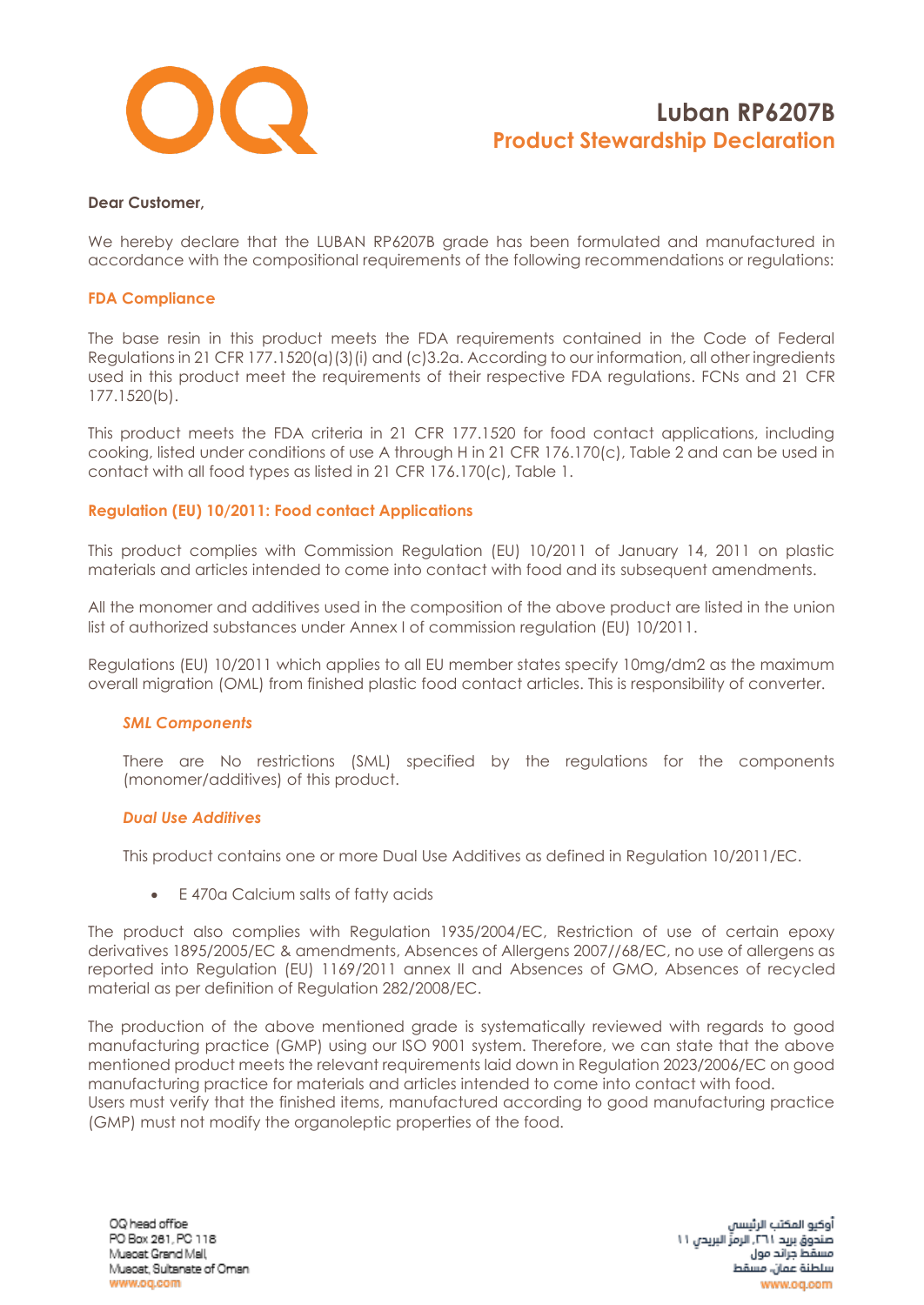

This product could potentially contain Non Intentional Added Substances (NIAS), which required to be evaluated using recognized risk assessment method.

## **Regulation (EC) 1223/2009: Cosmetic Products**

The EU regulation (EC) 1223/2009 applies to cosmetic products and it does not apply to the polymer resins. However, we confirm that any of the substances listed in the Annex II of the regulation 1223/2009/EC is not used in the manufacture or formulation of this product. However, this product has not been tested for these chemical substances.

### **REACH (Regulation EC 1907/2006)**

OQ certifies that all components used in the formulation of this product do not contain, nor are they knowingly produced with any substances listed on Annex XVII to Regulation (EC) No 1907/2006 of the European Parliament and of the Council concerning the Registration, Evaluation, Authorisation and Restriction of Chemicals (REACH) and its amendments.

## *Substance of Very High Concerns (SVHC):*

ECHA has so far identified certain chemical substances as the substances of Very High Concerns (SVHC) updated as of 17<sup>th</sup> January 2022. These substances are mentioned in the following link:

### <https://echa.europa.eu/candidate-list-table>

We confirm that these substance of Very High Concerns (SVHC) are not added intentionally during manufacturing process of this product.

### *REACH Registration Status:*

Polymers are generally exempted from the provisions on registration of Title II of REACH (Article 2(9)). However, the constituents of these polymers fall under the regulation of REACH. Therefore, all relevant substances like monomers and polymer additives were pre-registered and will eventually be registered under REACH. For the relevant substances in OQ polymers products, an Only Representative (OR) in accordance with the European Union legislation REACH (Registration, Evaluation, Authorisation and Restriction of Chemicals) was appointed.

### **Country Chemical Invention status:**

*(Listed on inventory or not listed on inventory/Compliance):*

- **United States:** Toxic Substances Control Act Inventory (TSCA); Listed, Exempt from reporting under the Inventory Update Rule.
- **Canada:** Domestic Substances List (DSL), Non Domestic Substance List (NDSL); the substance is specified on the DSL.
- **Europe:** European Inventory of Existing Commercial Chemical Substances (EINECS or ELINCS); ELINCS are not effective anymore after REACH came in force. Under REACH all polymers are exempt from registration and evaluation.
- **Australia:** Australian Inventory of Chemical Substances (AICS); listed.
- **Korea:** Korean Existing Chemical List (ECL); Korea-Reach is in force and polymers are exempt from registration.

OQ head office PO Box 261, PC 118 Muscat Grand Mall Muscat, Sultanate of Oman www.oq.com

أوكيو المكتب الرئيسا صندوق بريد ٢٦١. الرمزِّ البريدي ١١ مسقط جراند مول سلطنة عمان، مسقط www.oa.com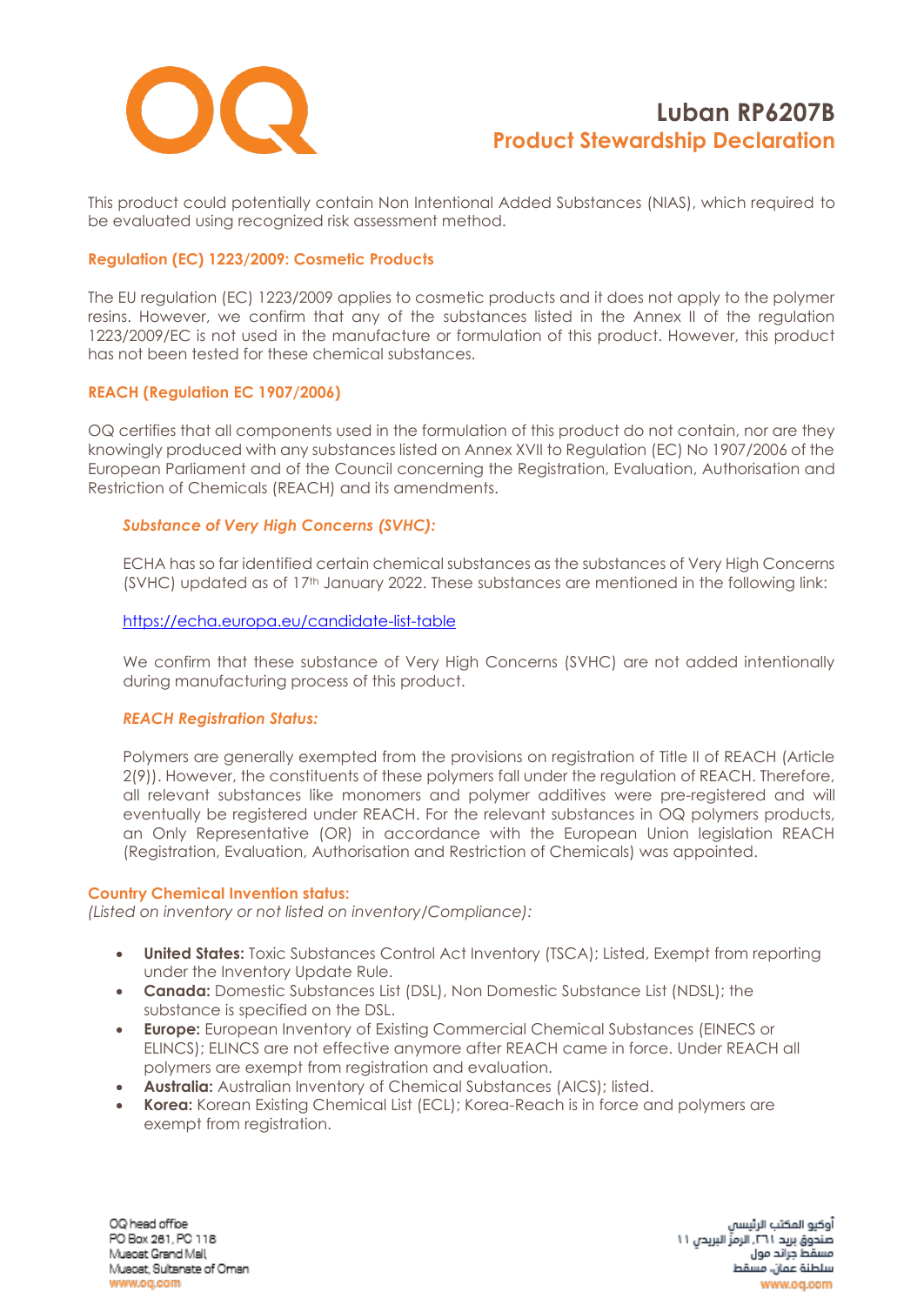

- **Japan:** Japanese Existing and New Chemical Substances (ENCS); listed. The draft Positive List (PL) published by MHLW (base polymers: plastics & additives) and its subsequent amendments; listed.
- **Philippines:** Philippines Inventory of Chemicals and Chemical Substances (PICCS); listed.
- **China:**
	- ✓ Inventory of Existing Chemical Substances Manufactured or Imported in China (IECSC); listed.
	- ✓ GB 9685-2016 "National Standard of Food Safety: on uses of additives in Food Contact Materials and their products"; compliant.
	- ✓ GB 31603-2015 "National Food Safety Standard General Hygienic Practice for Production of Food Contact Materials and Its Products"; compliant.
	- ✓ GB 4806.1-2016 "National Standard of Food Safety: General safety requirements on Food Contact Materials and their products"; compliant.
	- ✓ GB 4806.6-2016 "National Food Safety Standard Plastic Resin for Food Contact"; listed.

The monomers and additives used on the formulation of this product are listed in the above regulations' positive lists including no specific migration limit (SML).

- **New Zealand:** New Zealand Inventory of Chemicals (NZIoC); listed.
- **Switzerland:** Swiss Federal Department of Home Affairs (FDHA) "Annex 10 of the Ordinance of the FDHA on materials and articles intended to come into contact with foodstuffs" listed under Table 1, column 5 (IV), additive (without additives used in the production of colourants and pigments (AD) as of 1st December 2020.
- **MERCOSUR** (Argentina, Brazil, Uruguay, Paraguay, Venezuela and Bolivia) This product meets the requirements of following regulations:
	- $\checkmark$  GMC Resolution No. 03/1992 of April 1st 1992, which "establishes the general criteria and classification of materials for packaging and equipment in contact with food"
	- ✓ GMC Resolution No. 02/2012 of April 19th 2012 which provides a "positive list of monomers, other starting substances and polymers authorized for the manufacture of plastic packaging and equipment that come into contact with food"
	- ✓ GMC Resolution No. 39/2019 of July 15th 2019, which provides the "Technical Regulation on the positive list of additives for plastic materials and polymeric coatings intended to contact food".

This product does not contain monomers and/or addictive with SML and/or Total Specific Migration Limit (SML(T)) and/or QMA (residual content per food contact area). In order to guarantee the compliance with the above Resolutions, the end plastic product must be analyzed by the manufacturer concerning total migration limit and such limit must be less than 50 mg/kg or 8 mg/dm².

## **ROHS Directive 2011/65/EU**

The product complies with RoHS Directive 2011/65/EU and the substances mentioned in the directive are not intentionally introduced and are not related to the manufacturing process of the product.

### **Medical**

### *European Pharmacopeia (EP)*

This product does not meet the EP requirements for 3.1.3, Polyolefins - 7th Edition of European Pharmacopeia.

OQ head office PO Box 261, PC 118 Muscat Grand Mall Muscat, Sultanate of Oman www.oq.com

آوكيو المكتب الرئيسا صندوق بريد ٢٦١. الرمزِّ البريدي ١١ مسقط جراتد مول سلطنة عمان، مسقط www.og.com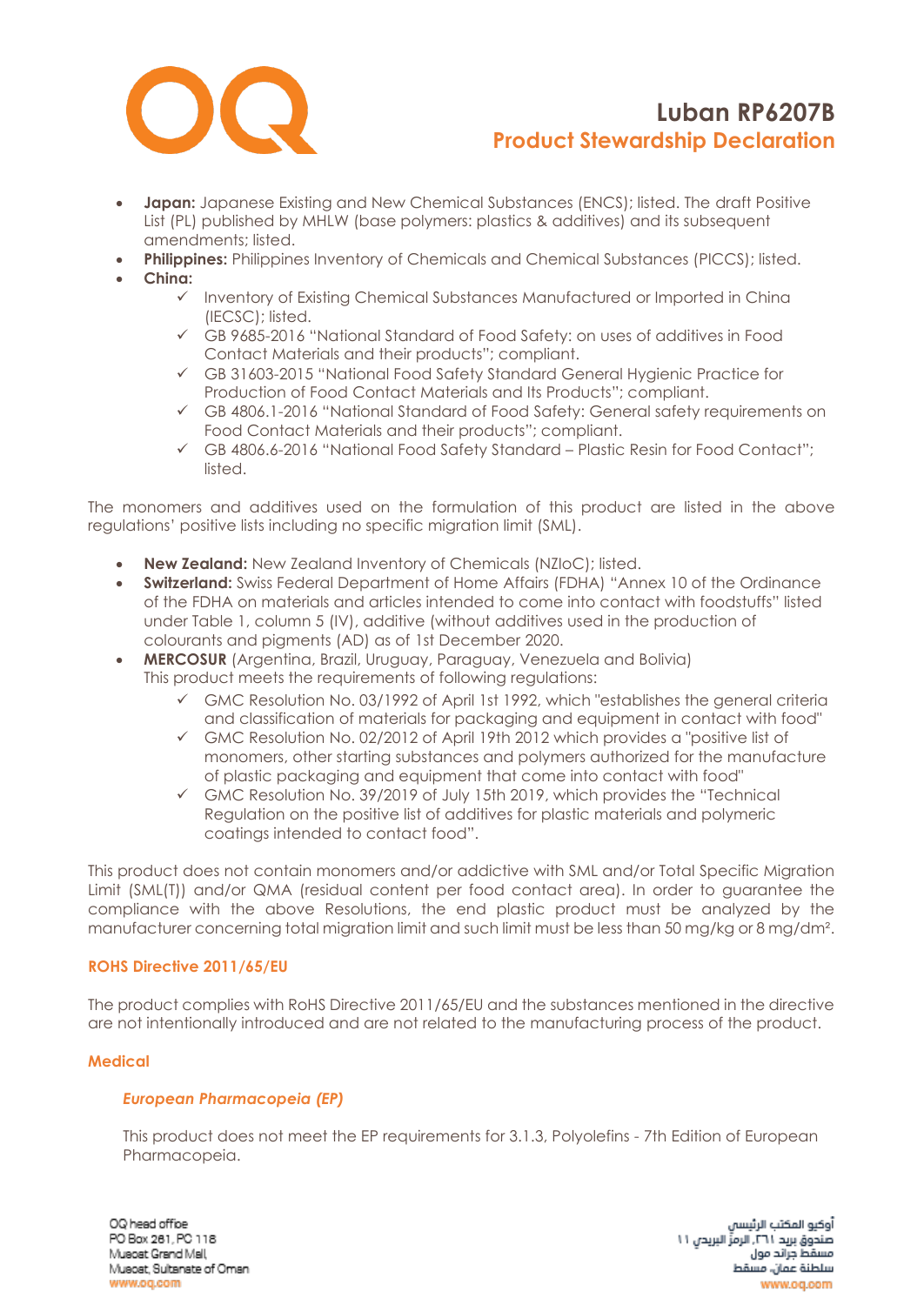

## *USP Class VI*

This product has not been tested for USP Class VI.

### **Directive 94/62/EC and the regulation of the Coalition of Northeastern Governors (CONEG) of the USA on packaging and packing waste**

The product meets the requirement of CONEG and Directive 94/62/EC and its amendments (2005/20/EC and 2013/2/EU) in force. Cadmium, chromium (VI), lead and mercury are not used in the manufacture of or in the formulation of this product. This product meets the year 2001 requirements of less than 100ppm for total incidental Cadmium, chromium (VI), lead and mercury. In addition, the product has the potential to be recycled according to these requirements.

#### **TSE/BSE Statement**

The derived from animal sources are not intentionally used in this product recipe. Our additive supplier confirmed that the blended polymer additives used for this product are synthetic derivatives of vegetable based materials and minerals, and are free of any animal basis materials.

#### **Halal & Kosher Certification**

This product is not certified for Halal and Kosher.

#### **Phthalates Compliance**

The product complies with Regulation (EU) 10/2011/EC. Plasticizers such as phthalates are not used in the manufacture of or the formulation of this product. However, trace of phthalate as minor component of the catalyst system (a "Technical Support Agent") could be used to manufacture this product. This is typical of polypropylene resins produced with high mileage catalysts. Historical testing with food stimulants demonstrated residual phthalates found to be less than 0.3 ppm, which is the detection limit of the analytical method used.

### **Declaration on California Proposition 65**

The monomer and additives incorporated comply with California Proposition 65 (updated on 31 December 2021). The product represents 'no significant risk' for cancer to the people of California. The product contains no substances known to the State of California to cause reproductive toxicity at a level of exposure subject to the requirements of Propositions 65.

#### **Switzerland VOC Declaration**

This product contains less than 3% VOC's of the substances in the positive lists of the Switzerland Regulations "VOC-LENKUNGSABGABE."

### **Absence of Substances and Chemicals**

We do not intend to use the Substances/Chemicals listed below in our product recipe:

• 2-Ethylhexylhexanoic acid

OQ head office PO Box 261, PC 118 Muscat Grand Mall Muscat, Sultanate of Oman www.oq.com

آوكيو المكتب الرئيسا صندوق بريد ٢٦١. الرمزِّ البريدي ١١ مسقط جراند مول سلطنة عمان، مسقط www.oa.com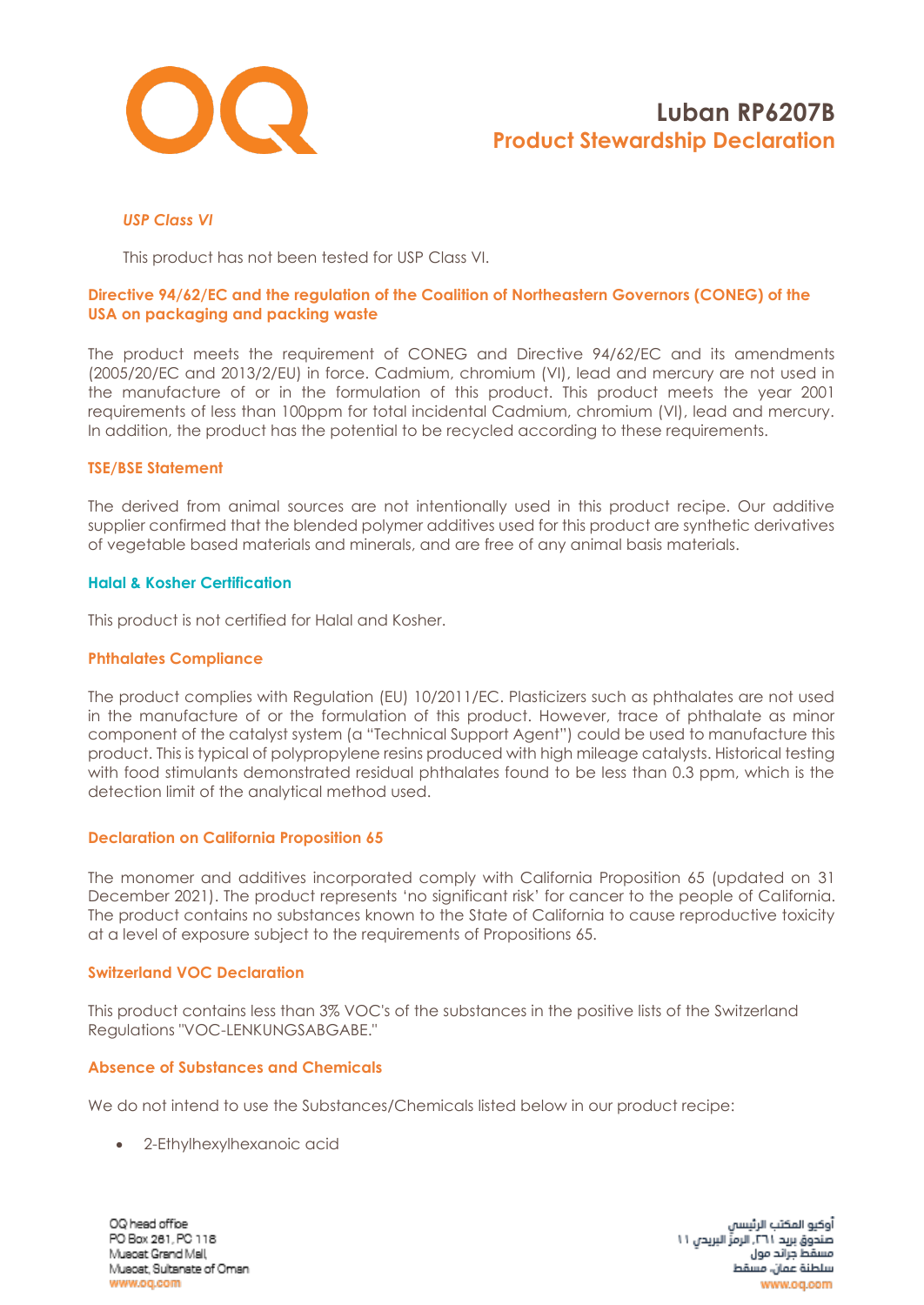

- Acetylacetone
- Acrylamide
- Aromatic amines
- Asbestos
- Azo pigments
- Benzo[a]pyrene
- Benzophenone, hydroxybenzophenone and 4-methylbenzophenone
- Benzotriazole
- Biocides
- Bisphenol-A, F, S
- Brominated flame retardants
- Butylated hydroxytoluene (BHT)
- CFC's
- Chlorinated paraffins
- CMR substances class 1A and 1B (Carcinogens, Mutagens and toxic for reproduction) according with Regulation CLP (1272/2008)
- Cyanides
- Dimethylfumarate
- Dioxins and furans
- Engineered nanomaterials
- Epoxidised Soya Bean Oil (ESBO)
- Epoxyderivates (BADGE, BFDGE or NOGE)
- Formaldehyde
- Genetic modified organisms (GMO)
- Glycolethers
- [Isopropylthioxanthone](https://www.google.com/search?rlz=1C1CHBF_enAE772AE772&q=Isopropylthioxanthone+(ITX)&spell=1&sa=X&ved=0ahUKEwjZgv6l6_fZAhWOblAKHQZfCSMQkeECCCIoAA) (ITX)
- Latex
- Melamine
- Mineral Oil Saturated Hydrocarbons (MOSH) and Mineral Oil Aromatic Hydrocarbons (MOAH) or any form of Oligomers.
- Nonylphenol and its derivatives
- Organo-tin compounds as tributyl-tin (TBT), dibutyl-tin (DBT), monobutyl-tin (MBT)
- Ozone depleting substances according to the Montreal protocol
- PBB or PBDE
- PBT/PCB
- PCP/PCN
- Perfluorooctane sulfonate (PFOS)
- Perfluorooctanoic acid (PFOA)
- Pesticides
- Polycyclic aromatic hydrocarbons (PAH)
- Radioactive substances
- Recycled materials
- Semicarbazide
- Sesame seeds or Wheat
- Substances with possible allergic properties such as Cereals, Crustaceans, Eggs, Milk, Nuts, ..etc.
- The heavy metals cadmium, mercury, lead or hexavalent chromium
- Triclosan (2,4,4'-trichloro-2'-hydroxydiphenyl ether) (CAS 3380-34-5)
- Vinyl chloride monomer (VCM) and its polymers or copolymers (PVC, PVDC, …)

OQ head office PO Box 261, PC 118 Muscat Grand Mall Muscat, Sultanate of Oman www.oq.com